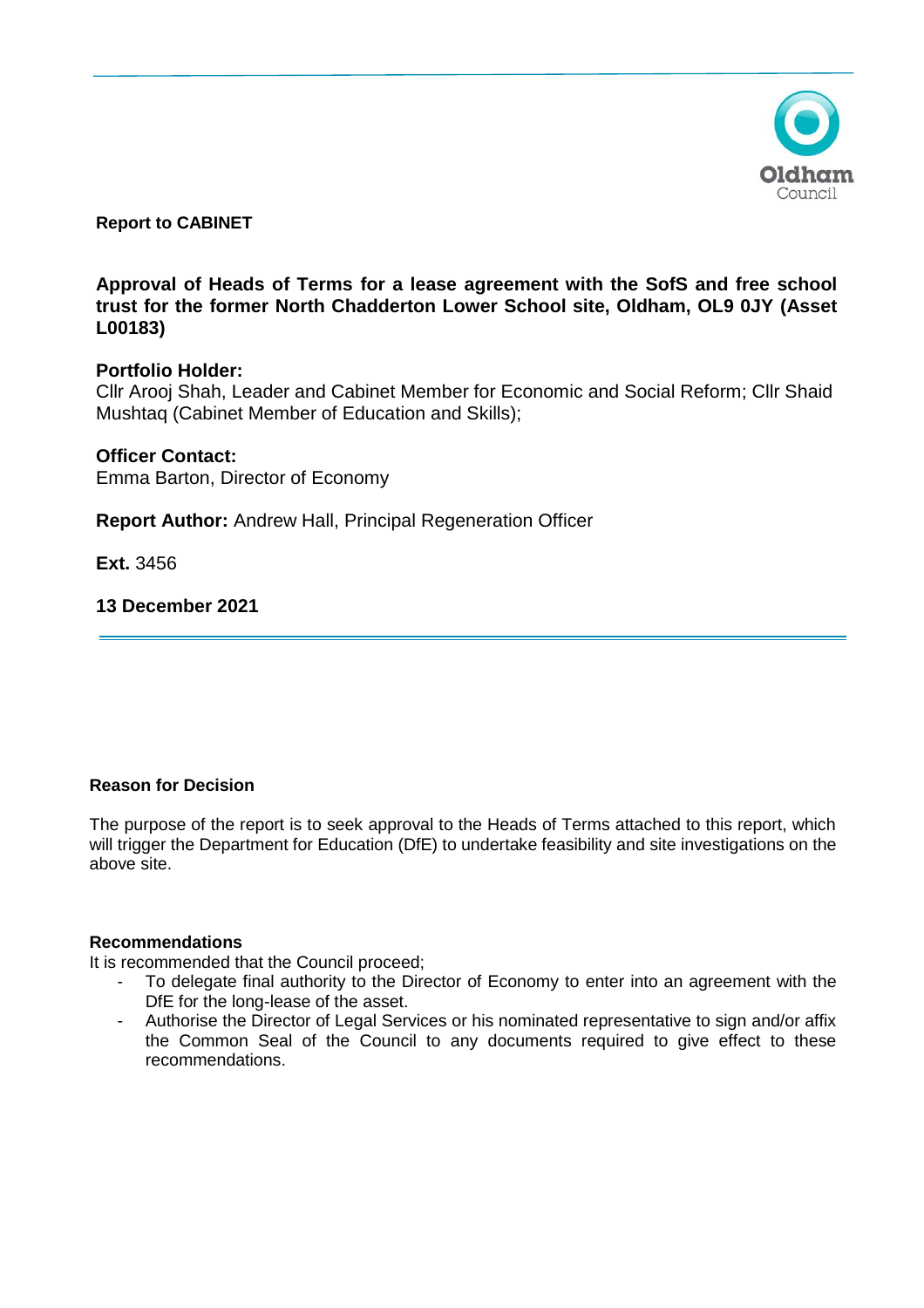# **Approval of Heads of Terms for a lease agreement with the SofS and free school trust for the former North Chadderton Lower School site, Oldham, OL9 0JY, Asset L00183**

# 1 **Background**

- 1.1 The asset comprises the site of the former North Chadderton Lower School; together with an adjoining area of landscaped land. The site can be accessed off junction 21 of the M60 and is located fronting Broadway; close to the A627M. The facilities formerly provided by the school have been replaced on the North Chadderton Upper School site, and consequently the lower school site is cleared and surplus to the Council's requirements.
- 1.2 The site is surrounded by Chadderton Cemetery to the west; areas of open space to the north and south, and the fire station to the east; across Broadway. In 2017, the Council, in accordance with statutory procedures, advertised its intention to dispose of the public open space at the south of the school site (formerly asset L00701 and now incorporated within L00183). One objection was received from the Ramblers Association, but formal Council approval was given for the disposal of the whole site in November 2017.
- 1.3 Since then, the site has been considered for the development of a new primary school for Chadderton. The Council received confirmation on the 5th February 2021, that the Secretary of State for Education (SofS), had decided that the application made for 'Chadderton Primary Academy: Mainstream, non-faith mixed primary school with nursery provision in Oldham' at this site should proceed to the next stage of the process, the preopening phase. It is proposed that this land will be the permanent site for a new free school, Chadderton Primary Academy.

### 2 **Current Position**

- 2.1 The Heads of Terms (See Appendix 1) for the new school site have been provisionally agreed and now need to be approved. They are between the Council, The Harmony Trust Ltd and the Secretary of State for Education.
- 2.2 In approving the Heads of Terms Oldham Borough Council agree to enter into an Agreement for Lease with the SofS. Oldham will grant a 125 year peppercorn lease of the school site to the free school trust or other party (at the direction of the SofS) on satisfaction of the conditions precedent set out in para 19 of the heads of terms.
- 2.3 The lease will be granted before the main construction works begin. The intention is that the SofS will procure the construction works on the site. Following completion of these works, the free school trust will occupy and operate its school from this site in accordance with the terms of the lease.

# 3 **Options/Alternatives**

3.1 Option 1 - The Council could choose to do nothing and not approve the Heads of Terms. The Council would not benefit from a new primary school to be paid for by the DfE. The Council would need to pay for a new school to be able to accommodate the primary school places.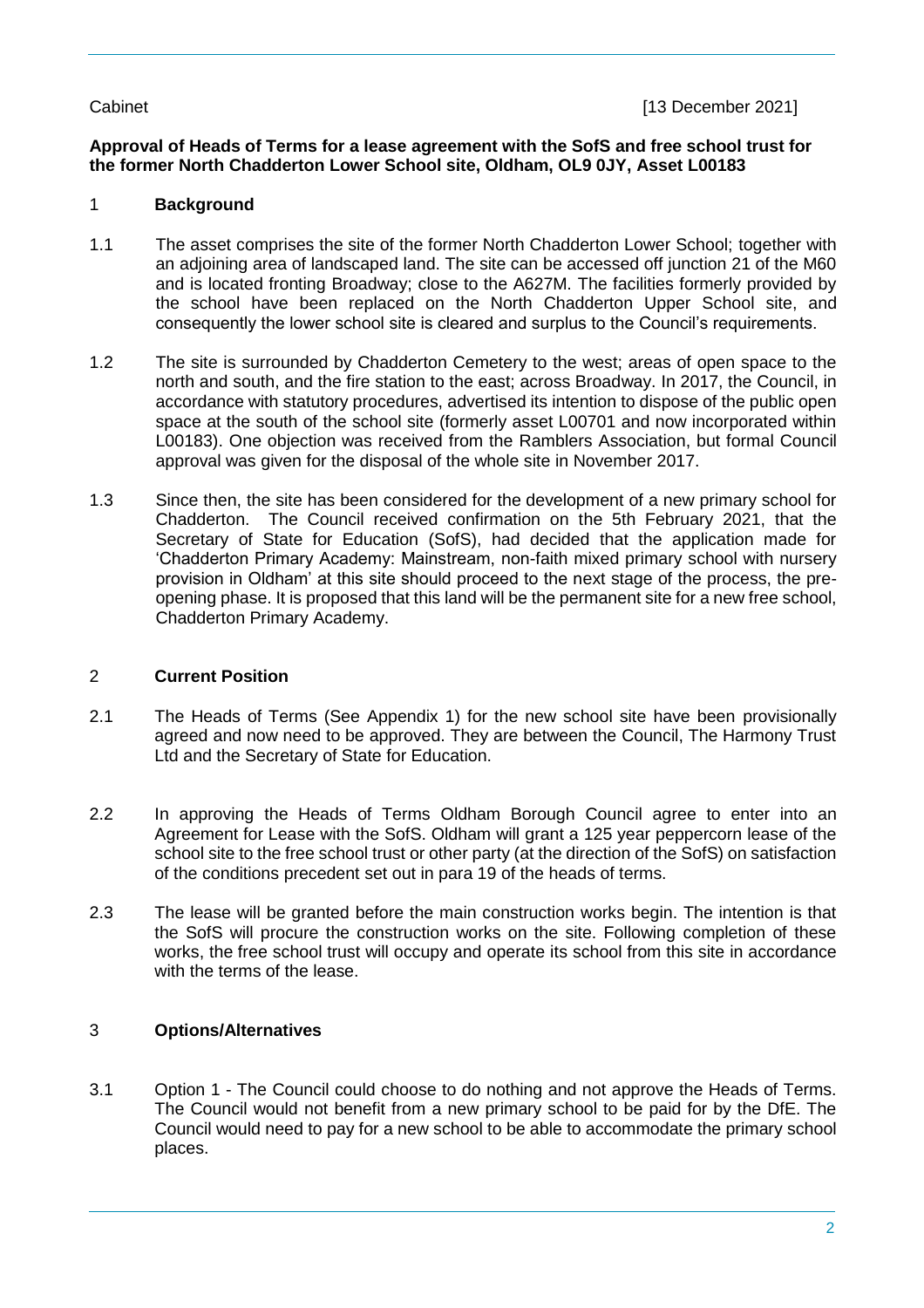3.2 Option 2 - Approve the Heads of Terms. This option will provide the borough with a new primary school, paid for by the DfE, and meet the need for additional school places.

# 4 **Preferred Option**

4.1 Option 2 - Approve the Heads of Terms. This option will provide the borough with a new primary school, paid for by the DfE, and meet the need for additional school places. Given. The detailed heads of terms are set out in Appendix One.

### 5 **Consultation**

5.1 None.

# 6 **Financial Implications**

- 6.1 As set out in Part B of this report.
- 6.2 As set out in Part B of this report.

### 7 **Legal Services Comments**

7.1 As set out in Part B of this report

### 8. **Co-operative Agenda**

8.1 The Council are seeking to work co-operatively with the Harmony Trust for a new free school, Chadderton Primary Academy. The school will help to satisfy the demand for primary school places within the Borough.

### 9 **Education and Early Years Comments**

- 9.1 The SCAP survey submitted to the Department of Education this Summer suggests that demand will outweigh the number of places in the Chadderton area by the time the 2024 Reception cohort is in Year 1. We feel the forecasts strengthen the need for more provision in the area both to support the LA's statutory duties around school places but to also provide more choice and local schooling for families in the area. The LA's preferred option for the new school is a 1FE primary with resourced provision alongside that. This will help support other local schools sustainability whilst also increasing provision for local SEND pupils. The school should be built in a way to allow easy expansion in the future should additional demand be created by further housing
- 9.2 In addition, failure to secure a new school in Wave 14 will mean that the only option available to the Local Authority would be to seek to open a new primary school via the 'academy presumption' route. This would incur significant costs (around £12Million) for which there would be insufficient basic needs funding. The 'academy presumption' route also requires the LA to 'front fund' the school which would bring additional financial pressures to the DSG (Dedicated School Grant).

[Andy Collinge, Head of Education Support Services]

#### 10 **Property Implications**